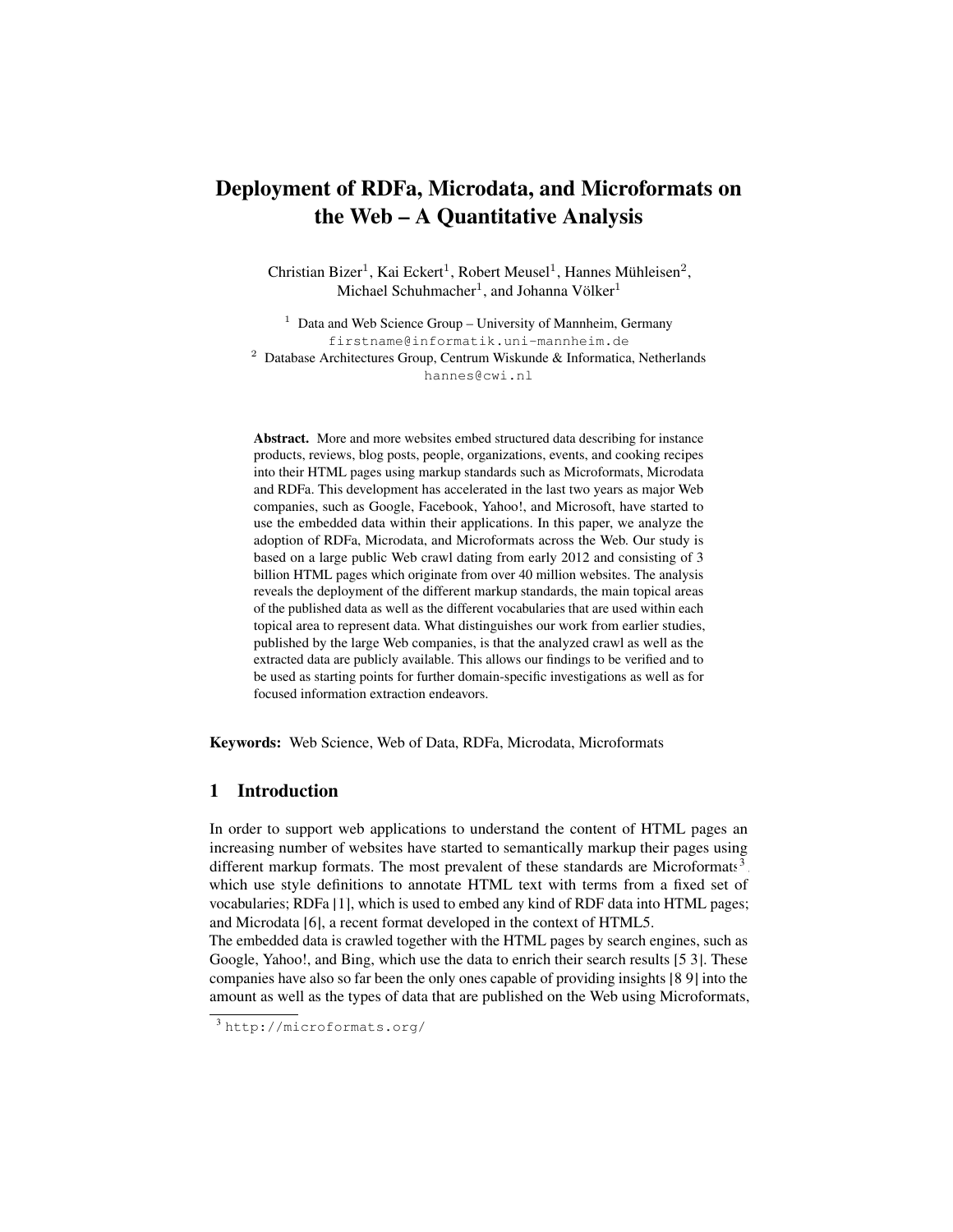RDFa, and Microdata as they were the only ones possessing large-scale Web crawls. However, the situation has changed with the advent of the *Common Crawl*[4](#page-1-0) . Common Crawl is a non-profit foundation that crawls the Web and regularly publishes the resulting Web corpora for public usage on Amazon  $S3<sup>5</sup>$  $S3<sup>5</sup>$  $S3<sup>5</sup>$ .

In this paper, we analyze the deployment of RDFa, Microdata, and Microformats based on the latest Web corpus that has been published by the Common Crawl foundation. The paper makes the following contributions: 1. It presents the first integrated study about the adoption of RDFa, Microdata, and Microformats that is based on a large-scale, publicly-accessible Web corpus and is thus scientifically verifiable. 2. We identify the main topical areas of the published data as well as the vocabularies that are commonly used in order to represent data. 3. We give an impression about the structural richness of the published data by analyzing which properties are used to describe popular types of entities as well as by analyzing the co-occurrence relationships between different types on the same website. 4. Our results can serve as a starting point for further domainspecific investigations as well as focused information extraction endeavors, as we provide all extracted data for public download via the <WebDataCommons.org> website.

The remainder of this paper is structured as follows: Section [2](#page-1-2) describes the Common Crawl corpus, while Section [3](#page-1-3) gives an overview of the data extraction framework that was used to process the corpus. Section [4](#page-2-0) summarizes our overall findings concerning the adoption of the different markup standards. After elaborating on our findings concerning the the deployment of RDFa and analyzing the main topical areas of the RDFa data (Section [5\)](#page-4-0), we detail on the deployment of Microdata (Section [6\)](#page-7-0), and Microformats (Section [7\)](#page-11-0). Section [8](#page-13-0) compares our results to related work.

## <span id="page-1-2"></span>2 The Common Crawl Corpus

The analysis presented in this paper is based on the most recent Web crawl provided by Common Crawl foundation. This Web crawl contains 3,005,629,093 unique HTML pages which originate from 40.6 million pay-level-domains (PLDs). The corpus was crawled in the time span between January 27, 2012 and June 05, 2012. The size of the corpus in compressed form is 48 terabyte. The crawler that is used by the Common Crawl foundation for gathering the corpus relies on the PageRank algorithm for deciding which pages to retrieve. This makes the Common Crawl corpus a snapshot of the popular part of the Web. On the other hand, it also results in the number of pages that are crawled per website to vary widely. For instance, *youtube.com* is represented by 93.1 million pages within the crawl, whereas 37.5 million PLDs are represented by less than 100 pages.

## <span id="page-1-3"></span>3 The Data Extraction Process

The Common Crawl corpus is published in the form of ARC files which can be obtained from Amazon S3<sup>[6](#page-1-4)</sup>. In order to extract RDFa, Microdata, and Microformats data from

<span id="page-1-0"></span><sup>4</sup> <http://commoncrawl.org>

<span id="page-1-1"></span><sup>5</sup> <http://aws.amazon.com/datasets/41740>

<span id="page-1-4"></span><sup>6</sup> <s3://aws-publicdatasets/common-crawl/parse-output/>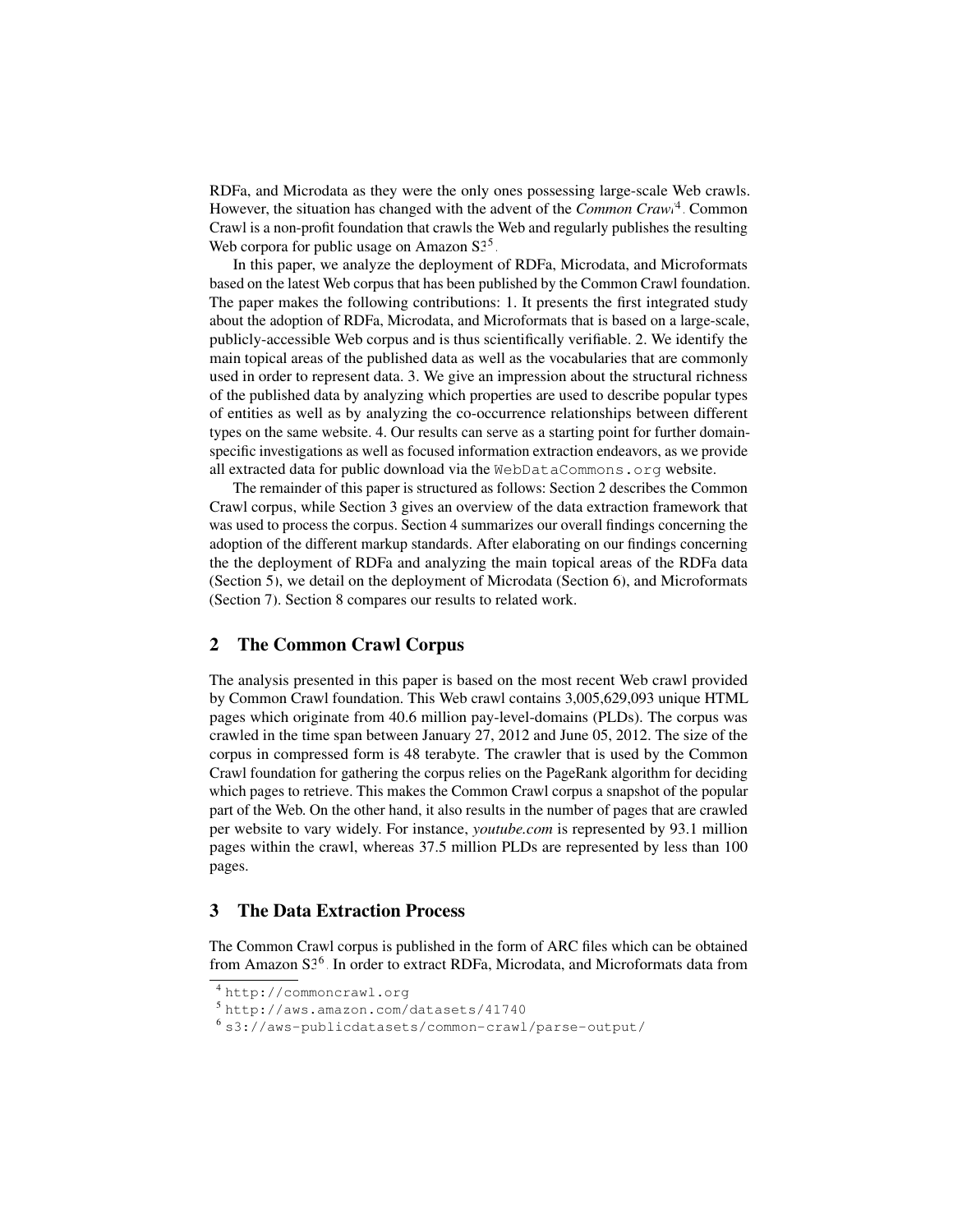the corpus, we developed a parsing framework which can be executed on *Amazon EC2* and supports the parallel extraction from multiple ARC files. The framework relies on the *Anything To Triples (Any23)*[7](#page-2-1) parser library for extracting RDFa, Microdata, and Microformats from the corpus. Any23 outputs RDF quads, consisting of subject, predicate, object, and a URL which identifies the HTML page from which the triple was extracted. For processing the Common Crawl corpus on Amazon EC2, we used 100 AWS x1.large machines. Altogether, extracting the HTML-embedded data from the corpus required 5,636 machine hours amounting to a total machine rental fee of \$398.72 using Amazon spot instances. As the number of pages that are contained in the Common Crawl from a single pay-level-domain varies widely, most of the analysis presented in the following is performed using statistics that are aggregated per PLD. In order to determine the PLD of a HTML page, we used the *Public Suffix List<sup>[8](#page-2-2)</sup>*. Hence, a PLD not always equals the second level domain, but country specific domains such as *co.uk* or mass hosting domains like *appspot.com* are considered as top level domains in our experiments. We used *Apache Pig*[9](#page-2-3) on Amazon to aggregate the extracted data into a PLD-class-property matrix for each format. We used *Rapidminer*<sup>[10](#page-2-4)</sup> for the vocabulary term co-occurrence analyses that will be presented in the following. The generated RDF dataset as well as the PLD-class-property matrixes are provided for download on the Web Data Commons (WDC) website<sup>[11](#page-2-5)</sup>.

#### <span id="page-2-0"></span>4 Overall Results

This section reports our findings concerning the overall deployment of the different markup formats. We discovered structured data within 369 million out of the 3 billion pages contained in the Common Crawl corpus (12.3%). The pages containing structured data originate from 2.29 million among the 40.6 million websites (PLDs) contained in the corpus (5.64%). The RDF representation of the extracted data consists of 7.3 billion RDF quads, describing around 1.15 billion typed entities.

Deployment by Format: Table [1](#page-3-0) shows the overall deployment of the three different formats. The second column contains the absolute number of websites that use a specific format. The third column sets these numbers in relation to the overall number of websites covered by the Common Crawl (40.6 million). In column 4, the number of pages containing the respective format is provided. In addition, the table lists the number of typed entities and triples we extracted from the pages containing structured data. Approximately 519 thousand websites use RDFa, while only 140 thousand websites use Microdata. Microformats are used on 1.7 million websites. It is interesting to see that Microformats are used by approximately 2.5 times as many websites as RDFa and Microdata together, despite of the usage of RDFa and Microdata currently being propagated by the major search engines and social networking platforms.

<span id="page-2-1"></span><sup>7</sup> <http://any23.apache.org/>

<span id="page-2-2"></span><sup>8</sup> <http://publicsuffix.org/list/>

<span id="page-2-3"></span><sup>9</sup> <http://pig.apache.org/>

<span id="page-2-4"></span><sup>10</sup> <http://rapid-i.com/content/view/181/>

<span id="page-2-5"></span><sup>11</sup> <http://webdatacommons.org/2012-08/index.html>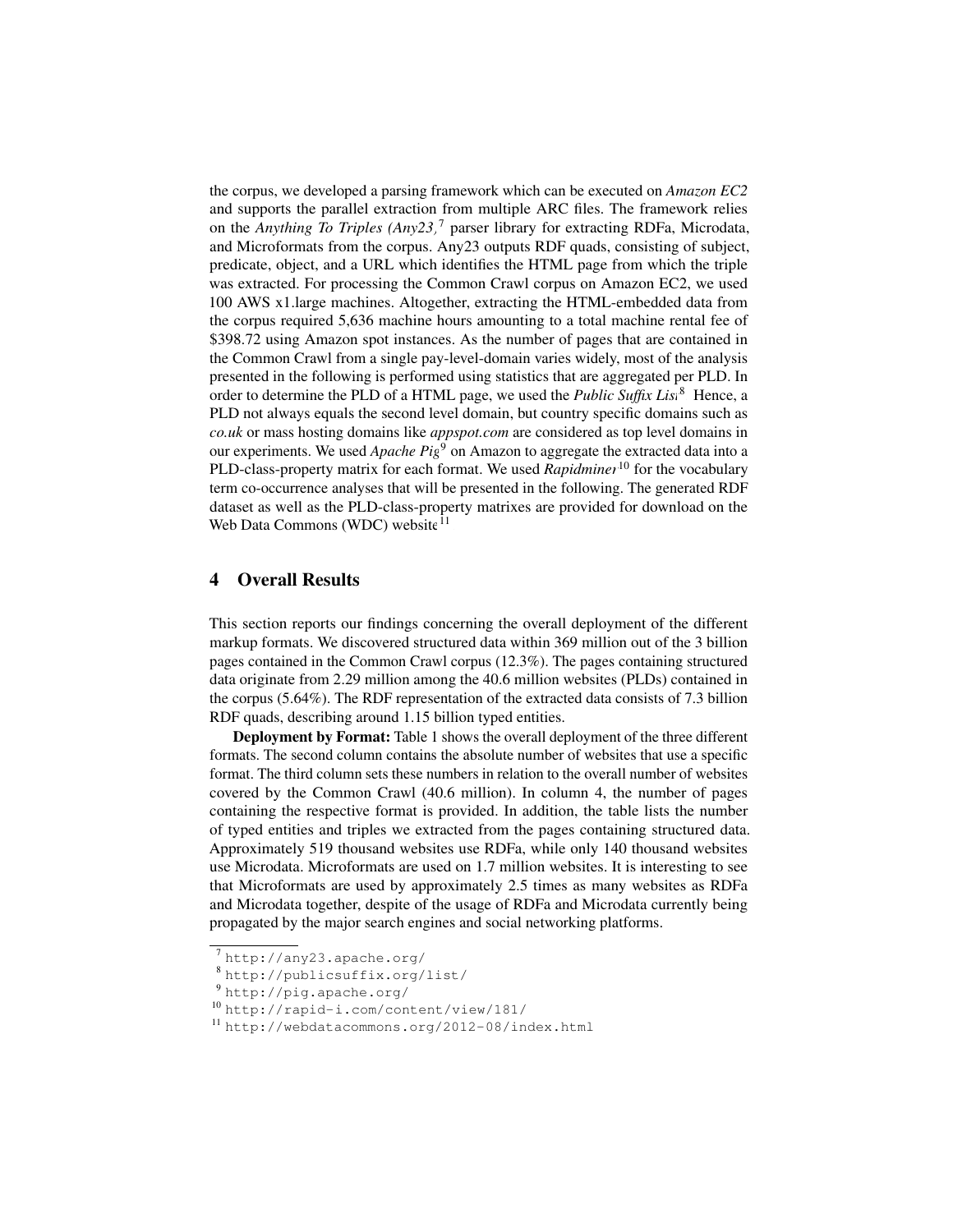|                           |         |             |      | #PLDs %PLDs #URLs %URLs #Typed Entities #Triples                                                                                                                                                                                               |            |
|---------------------------|---------|-------------|------|------------------------------------------------------------------------------------------------------------------------------------------------------------------------------------------------------------------------------------------------|------------|
| <b>RDFa</b>               | 519.379 | $1.28$ 169m | 5.61 |                                                                                                                                                                                                                                                | 188m 1.01b |
| Microdata                 | 140.312 | $0.35$ 97m  | 3.23 | 266m                                                                                                                                                                                                                                           | 1.49b      |
| Microformats $ 1,798,782$ |         | 4.45 158m   | 5.26 |                                                                                                                                                                                                                                                | 699m 4.78b |
|                           |         |             |      | $\text{Total} \times \text{1}$ $\text{D}_{\text{total}}$ $\text{L}_{\text{total}}$ $\text{L}_{\text{total}}$ $\text{L}_{\text{total}}$ $\text{L}_{\text{total}}$ $\text{L}_{\text{total}}$ $\text{L}_{\text{total}}$ $\text{L}_{\text{total}}$ |            |

<span id="page-3-0"></span>Table 1. Distribution of deployment across the 3 different formats.

Deployment by Popularity of Website: Alexa Internet Inc. maintains a list of the most frequently visited websites. In order to find out how many of the most popular websites provide structured data, we analyzed the deployment of RDFa, Microdata and Microformats on websites that are in the Alexa list of the top 1 million websites<sup>[12](#page-3-1)</sup>. The results of our analysis are given in the four rightmost columns of Table [2](#page-3-2) and show that the percentage of the Alexa-listed websites providing structured data (74.75% of the top 100 and 20.56% of the top 1 million) is significantly higher than the percentage of all websites within the Common Crawl that contain structured data (5.64%).

| First $x$      |                           | PLDs in CC |                         | % containing structured data |                                            |
|----------------|---------------------------|------------|-------------------------|------------------------------|--------------------------------------------|
| in AL          |                           |            |                         |                              | # % AL overall RDFa Microdata Microformats |
| 100            |                           |            | 99 99.00 74.75 34.34    | 55.56                        | 68.69                                      |
| 1k             |                           |            | 963 96.30 62.62 40.08   | 31.67                        | 46.11                                      |
| 10k            |                           |            | 9,294 92.94 47.34 30.47 | 15.55                        | 29.75                                      |
| 100k           | 85,058 85.01 31.94 16.46  |            |                         | 7.20                         | 20.07                                      |
| 1 <sub>m</sub> | 734,882 73.49  20.56 7.55 |            |                         | 3.04                         | 14.18                                      |

<span id="page-3-2"></span>Table 2. Coverage of the PLDs in the Alexa top 1 million list (AL) by the Common Crawl corpus and percentage of these PLDs containing structured data.

Deployment by Top-Level-Domain: Table [3](#page-4-1) lists the distribution of websites in the Common Crawl corpus by top-level-domains (TLDs). The last two columns show the number and percentage of the websites by TLD that embed structured data. We see that structured data is provided within all TLDs. In general, the deployment is stronger within generic TLDs like *com* and *net* compared to the country specific TLDs.

Deployment of Multiple Formats on the same Website: As websites could decide to use multiple formats in parallel in order to make it easier for applications to understand their data, we also analyzed the joint usage of two or more formats on the same website. 93,5% of all websites which include structured data use only a single format. 3.7% of the websites contain RDFa alongside with Microformats, while only 1.5% use Microdata together with Microformats. Less than 1% of the websites use Microformats together with RDFa, or all three formats together.

In the following, we discuss the deployment of RDFa, Microdata and Microformats in more detail.

<span id="page-3-1"></span><sup>12</sup> <http://www.alexa.com/topsites> as of Oct 31, 2012.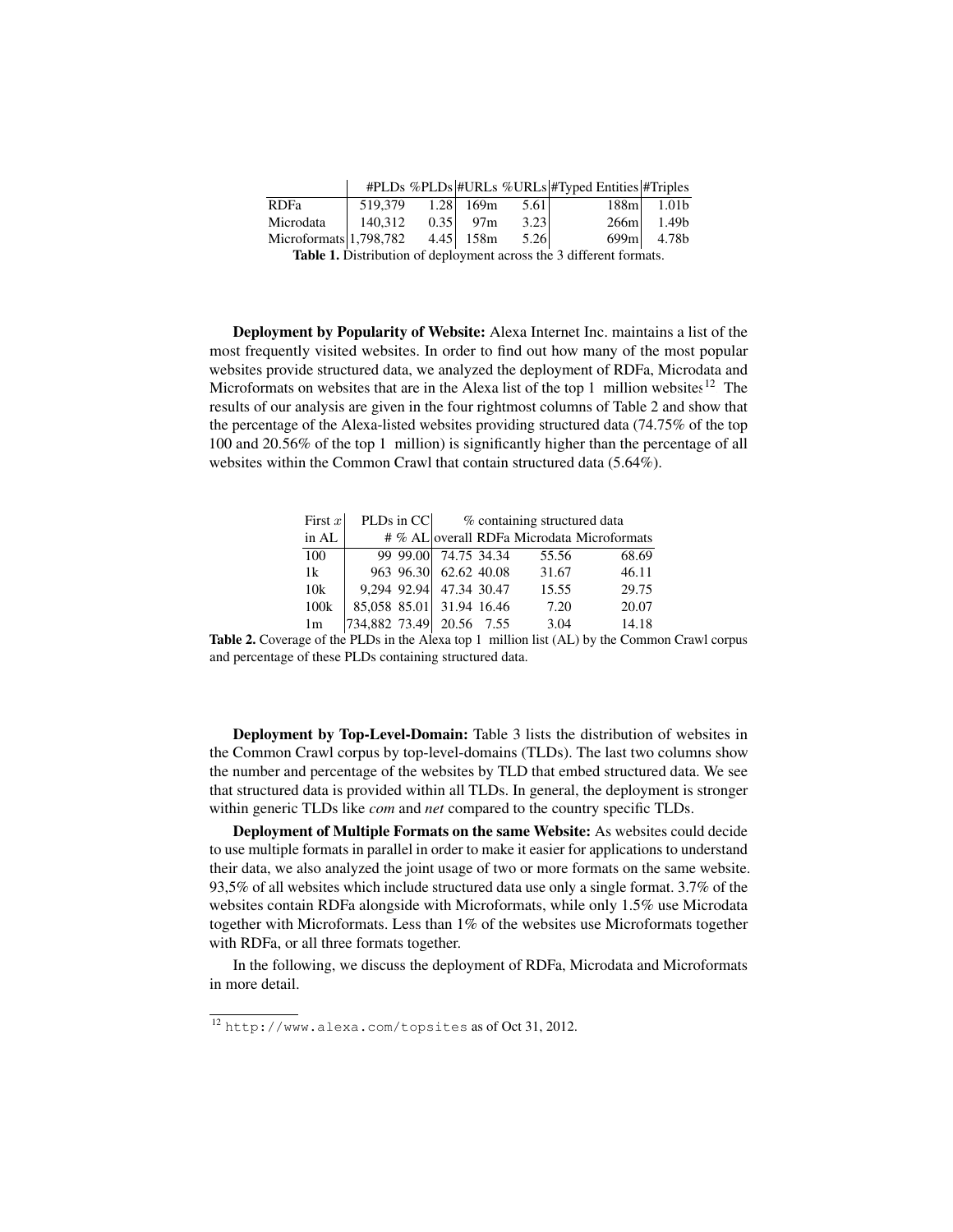|                   |                           | PLDs providing  |      |                  | PLDs providing   |                 |      |
|-------------------|---------------------------|-----------------|------|------------------|------------------|-----------------|------|
|                   |                           | structured data |      |                  |                  | structured data |      |
| <b>TLD</b>        | $HPLDs$ in $CC$           | #               | $\%$ | <b>TLD</b>       | $\#PLDs$ in $CC$ | #               | $\%$ |
| 1 com             | 19.950.689 1.317.757 6.61 |                 |      | 11 com.au        | 428.164 21.400   |                 | 5.00 |
| 2 de              | 2,810,040                 | 79.366 2.82     |      | $12$ fr          | 425.204 29.794   |                 | 7.01 |
| 3 net             | 2,203,474                 | 145.547 6.61    |      | $13$ ch          | 390,336 8,659    |                 | 2.22 |
| 4 org             | 2,064,960                 | 152.977 7.41    |      | $14$ pl          | 382.670 15.524   |                 | 4.06 |
| $5 \text{ co.uk}$ | 1,448,245                 | 64,043 4.42     |      | $15 \text{ }$ cz | 368,429 11,271   |                 | 3.06 |
| 6nl               | 951,484                   | 28,820 3.03     |      | 16ca             | 319,055 20,938   |                 | 6.56 |
| $7 \mathrm{ru}$   | 699,275                   | 27,496 3.93     |      | $17$ jp          | 288, 267 14, 248 |                 | 4.94 |
| 8 info            | 663.451                   | 46,633 7.03     |      | 18 <sub>se</sub> | 286,740 16,649   |                 | 5.81 |
| $9$ it            | 620,726                   | 20.068 3.23     |      | 19 <sub>eu</sub> | 259, 105 11.429  |                 | 4.41 |
| $10$ com.br       | 501,720                   | 20.418 4.07     |      | $20 \, dk$       | 247.693 10.766   |                 | 4.35 |

<span id="page-4-1"></span>Table 3. Absolute and relative occurrence of structured data within the top 20 TLDs, ordered by PLD count within the Common Crawl.

## <span id="page-4-0"></span>5 RDFa Deployment

We discovered 519,379 websites that contain RDFa data, which means that 21% of all websites that contain structured data use RDFa. The share of the websites that use RDFa and belong to the Alexa 1 Million list is 7.55% (see Table [2\)](#page-3-2). Examples of websites from the Alexa top 100 list that use RDFa are the Internet Movie Database (IMDb), the Microsoft news portal and also the website of the British Broadcasting Corporation.

Class/Property Frequency Distribution: In order to determine the topical areas of the published data, we analyzed the vocabularies that are used together with RDFa. Altogether, we discovered that only 98 different classes and 271 properties are used by at least 100 different websites each. The class and property frequency distribution is given in Fig. [1.](#page-5-0) The x-axis shows the classes and properties, ordered descending by the number of websites that use them. The website count is plotted on the log-scaled y-axis. The frequency of both, classes and properties, follows a long-tailed distribution, i.e. a small number of classes/properties is used very frequently, while the remaining classes/properties are used much less frequent.

Frequent Classes: In order to give an overview of the topical areas of the published data, we analyzed how many websites use specific classes. Table [4](#page-5-1) lists the most frequently used RDFa classes together with the number of websites using each class. The namespaces of the classes are abbreviated with the corresponding prefix from the prefix.cc list. In addition to the absolute usage count, the third column in the table shows the relative class usage compared to all websites that embed RDFa. The 4th and 5th column show the usage of RDFa on websites that are contained in the Alexa 1 million list. We see that 6 of the most frequently used classes belong to the Open Graph Protocol (prefix:  $og$ ), and thus to the Facebook ecosystem<sup>[13](#page-4-2)</sup>. In addition we find classes which belong to the topical area of e-commerce (products, offers, reviews, companies) as well as blogging (blog, blogposts, comments). In the following, we discuss these areas in more detail.

<span id="page-4-2"></span><sup>13</sup> <https://developers.facebook.com/docs/concepts/opengraph/>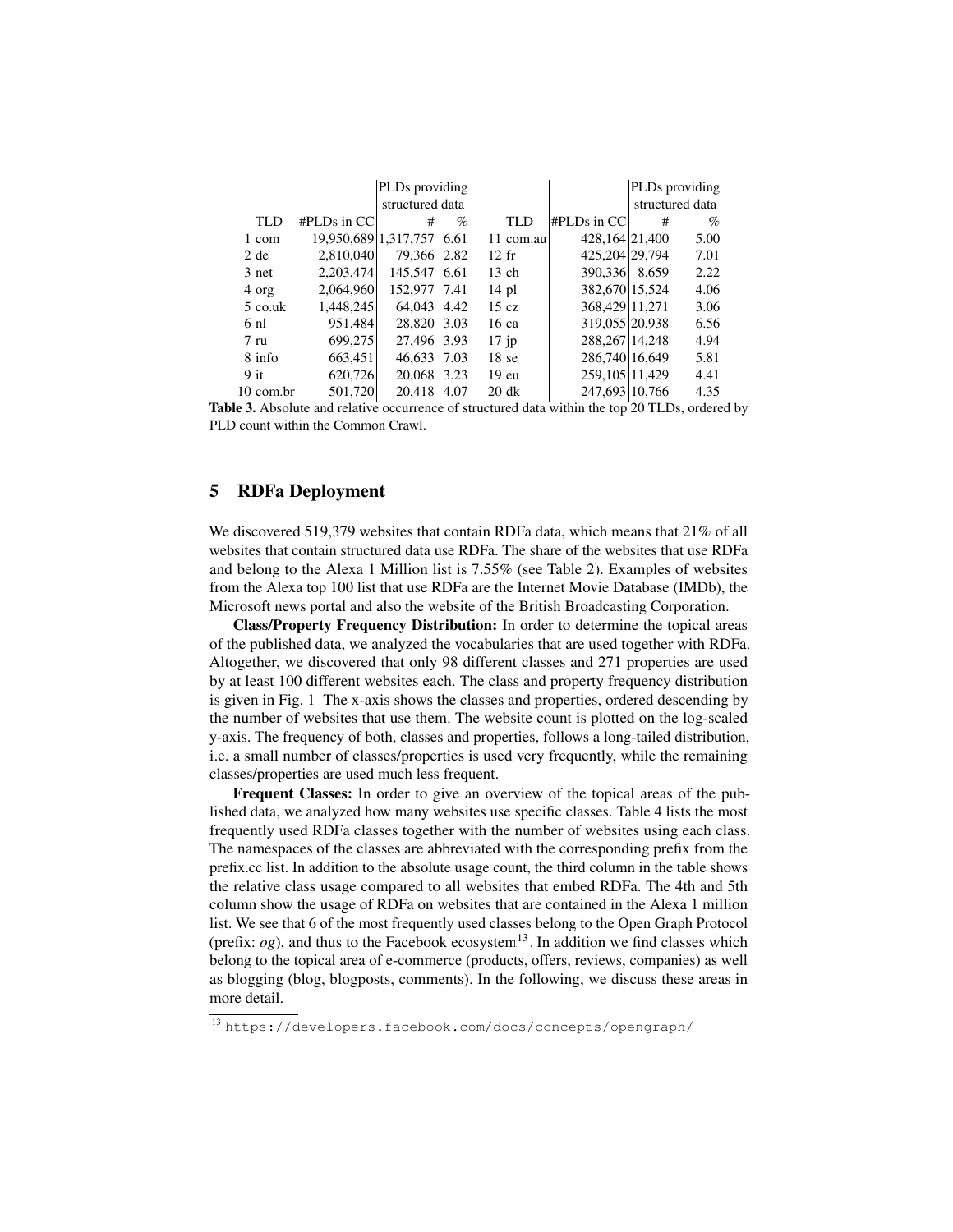

<span id="page-5-0"></span>Fig. 1. RDFa class and property distribution by PLD count.

|                                                   |                            | <b>PLDs</b> |                          | PLD <sub>s</sub> |                                 |            | PLD <sub>s</sub> |                       | <b>PLDs</b> |
|---------------------------------------------------|----------------------------|-------------|--------------------------|------------------|---------------------------------|------------|------------------|-----------------------|-------------|
|                                                   |                            | Total       |                          | in Alexa         |                                 |            | Total            |                       | in Alexa    |
| Class                                             | #                          | $\%$        | #                        | $\%$             | Class                           | #          | $\%$             | #                     | %           |
| $1$ og: "article"                                 | 183,046 35.24 17,002 30.29 |             |                          |                  | 13 dv:Review                    |            |                  |                       |             |
| $2$ og: "blog"                                    |                            |             | 58.971 11.35 5.820 10.37 |                  | -aggregate                      |            |                  | 6,236 1.20 1,410 2.51 |             |
| $3$ og: "website"                                 |                            |             | 56.573 10.89 9.533 16.98 |                  | 14 dv:Rating                    | 4,139 0.80 |                  | 845 1.51              |             |
| 4 foaf:Document                                   |                            |             | 49,252 9.48 2,802 4.99   |                  | 15 sioct:BlogPost               | 3,936 0.76 |                  | 308 0.55              |             |
| 5 foaf: Image                                     |                            |             | 44.644 8.60 2.794        | 4.98             | 16 sioct: Comment               | 3.339 0.64 |                  | 456 0.81              |             |
| 6 sioc: Item                                      | 33.141                     |             | 6.38 2.188               | 3.90             | $17$ og: "activity"             | 3,303 0.64 |                  | 606 1.08              |             |
| 7 sioc: UserAccount                               | 19.331                     | 3.72        | 1,327 2.36               |                  | 18 <i>vcard:Address</i>         | 3,167 0.61 |                  | 401 0.71              |             |
| 8 og: "product"                                   | 19.107                     | 3.68        | 3,389                    | 6.04             | 19 gr:BusinessEntity 3,155 0.61 |            |                  | 392 0.70              |             |
| 9 skos: Concept                                   | 13.477                     | 2.59        |                          | 1,135 2.02       | 20 dv:Organization              | 2.502 0.48 |                  | 367 0.65              |             |
| 10 dv:Breadcrumb                                  | 9.054                      | 1.74        | 2.123                    | 3.78             | $\cdots$                        |            |                  |                       |             |
| 11 sioc:Post                                      | 6.994                      | 1.35        | 691                      | 1.23             | 25 dv:Product                   | 1.544 0.30 |                  | 185 0.33              |             |
| $12$ og: "company"                                |                            | 6.758 1.30  | 1,067 1.90               |                  | 26 gr:Offering                  | 1,342 0.26 |                  | 290 0.52              |             |
| <b>Table 4.</b> Most frequently used RDEa classes |                            |             |                          |                  |                                 |            |                  |                       |             |

<span id="page-5-1"></span>Table 4. Most frequently used RDFa classes.

Facebook Data: The Open Graph Protocol (OGP) is developed and promoted by Facebook in order to enable the integration of external content into the social networking platform. In contrast to RDFa, OGP allows the usage of literals instead of URIs to identify classes. For this reason we mark the names of OGP classes with quotes in Table [4.](#page-5-1) The 3 most frequently used RDFa classes are the OGP classes *og:"article"*, *og:"blog"* and *og:"website"*. In order to give an indication about the richness of the OGP data, Table [5](#page-6-0) shows the properties that are most frequently used together with the top 4 OGP classes. As we can see, the frequent properties are rather generic and the same properties are used for all 4 classes. We see that the old OGP namespace *ogo:* that was officially replaced by the new namespace  $ogm$ : in the mid of July 2010<sup>[14](#page-5-2)</sup> is still more frequently used than the new one (classes *og:"article"*, *og:"blog"*, and *og:"product"*). We can also observe that the OGP properties are not mixed with properties from other

<span id="page-5-2"></span><sup>14</sup> The namespace *opengraphprotocol.org* was replaced by *ogp.me*. [http://web.archive.](http://web.archive.org/web/20100719042423/http://opengraphprotocol.org/) [org/web/20100719042423/http://opengraphprotocol.org/](http://web.archive.org/web/20100719042423/http://opengraphprotocol.org/)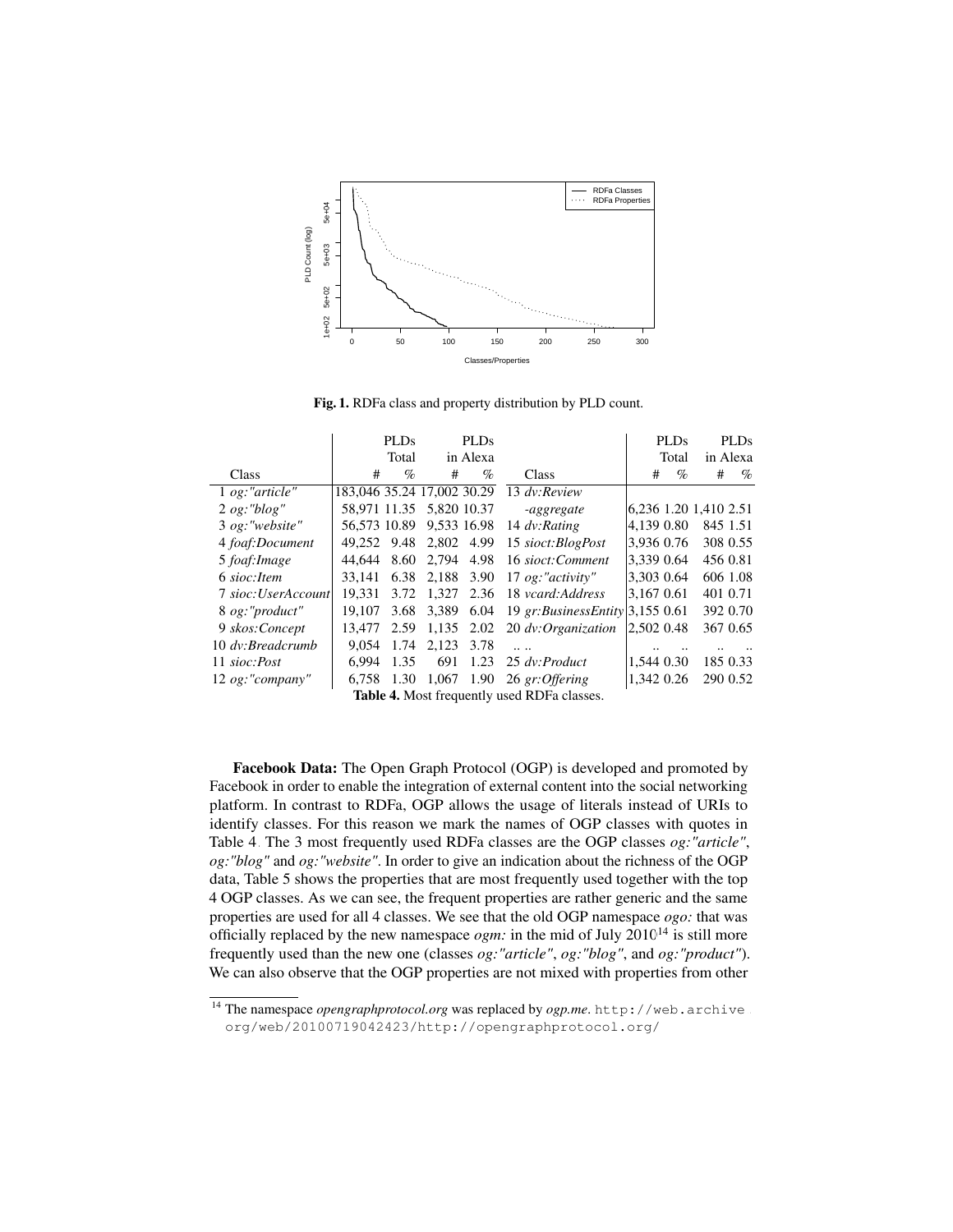non-Facebook-related vocabularies. Sites using one of the 3 OGP classes *og:"article"*, *og:"blog"* and *og:"website"* use on average 10,08 different properties (at least once).

|                        | OGP class                                            |      |                                        |           |   |      |                                   |      |
|------------------------|------------------------------------------------------|------|----------------------------------------|-----------|---|------|-----------------------------------|------|
|                        | og:"article"                                         |      |                                        | og:"blog" |   |      | $log$ : "website"   og: "product" |      |
| Property               | #                                                    | $\%$ | #                                      | $\%$      | # | $\%$ | #                                 | $\%$ |
| ogo:type               | 146,836 80.22 42,236 71.62 25,601 45.25 12,263 64.18 |      |                                        |           |   |      |                                   |      |
| ogo:title              | 142,648 77.93 37,767 64.04 25,043 44.27 12,154 63.61 |      |                                        |           |   |      |                                   |      |
| 0.09                   | 142,226 77.70 39,201 66.48 24,630 43.54 11,867 62.11 |      |                                        |           |   |      |                                   |      |
| ogo:site_name          | 126,280 68.99 42,016 71.25 23,524 41.58 11,447 59.91 |      |                                        |           |   |      |                                   |      |
| ogo:description        | 111,873 61.12 20,131 34.14 21,195 37.46 10,696 55.98 |      |                                        |           |   |      |                                   |      |
| ogo:image              | 109.283 59.70 19.929 33.79 19.212 33.96 12.008 62.85 |      |                                        |           |   |      |                                   |      |
| $fb:app_id$            |                                                      |      | 48,403 26.44 29,222 49.55 13,533 23.92 |           |   |      | 4,241 22.20                       |      |
| ogm:type               |                                                      |      | 36,716 20.06 16,022 27.17 31,411 55.52 |           |   |      | 6,539 34.22                       |      |
| fb:admins              |                                                      |      | 36,600 19.99 25,900 43.92 17.445 30.84 |           |   |      | 5.403 28.28                       |      |
| ogm:title              |                                                      |      | 36,349 19.86 15,355 26.04 30,333 53.62 |           |   |      | 6,466 33.84                       |      |
| ogm:url                |                                                      |      | 35,519 19.40 15,282 25.91 30,423 53.78 |           |   |      | 6,253 32.73                       |      |
| ogm:site_name          |                                                      |      | 34,173 18.67 15,870 26.91 26,115 46.16 |           |   |      | 5,892 30.84                       |      |
| <i>ogm:description</i> |                                                      |      | 30.209 16.50 10.310 17.48 25.572 45.20 |           |   |      | 5.426 28.40                       |      |
| ogm:image              |                                                      |      | 27,587 15.07 10,068 17.07 24,240 42.85 |           |   |      | 5,897 30.86                       |      |

<span id="page-6-0"></span>Table 5. Absolute and relative usage of the top properties co-occurring with all the 4 most frequently used OGP classes, ordered by usage frequency with *og:"article"*.

Product Data: We identified three RDFa classes describing products, *og:"product"*, *dv:Product*, and *gr:Offering*, to occur on at least 500 different websites.

The most frequently employed class is *og:"product"* which is used by 19,107 websites (cf. Table [4\)](#page-5-1). The two other product-related classes, *gr:Offering* and *dv:Product*, appear about 10 times less often than *og:"product"* with only 1,544 and 1,342 websites, respectively. The *www.data-vocabulary.org/* vocabulary (*dv:*) was introduced by Google and is declared deprecated since June 2011 in favour of the *schema.org* vocabulary. *gr:Offering* belongs to the GoodRelations vocabulary, an expressive vocabulary for representing e-commerce related data. Analyzing the co-occurrence of *gr:Offering* with other classes from the GoodRelations vocabulary, we found that *gr:Offering* co-occurs in 80.25% of the websites together with *gr:BusinessEntity*. Furthermore, 54.92% of the 1,544 websites also contain *gr:UnitPriceSpecification* in addition to these two classes. The websites that employ *gr:Offering* use on average 27.68 different properties, while websites employing *og:"product"* only use 10.3 different properties to markup their content.

Blog and Document Metadata: The list of the most frequently used RDFa classes given in Table [4](#page-5-1) contains 6 classes for annotating individual blog posts, comments, and other article-like web content that is likely published with the help of a content management system: *og:"article"*, *foaf:Document*, *sioc:Item*, *sioc:Post*, *sioct:BlogPost*, and *sioc:Comment*. As for products, we see a dominance of the Open Graph Protocol as *og:"article"* is used by 183,046 websites. Of the 49,252 websites using the *foaf:Document* class, 66% also use *sioc:Item* . From the 33,141 websites using *sioc:Item*, 99% also use of the *foaf:Document* class. Other *sioc:* classes did not show a comparable high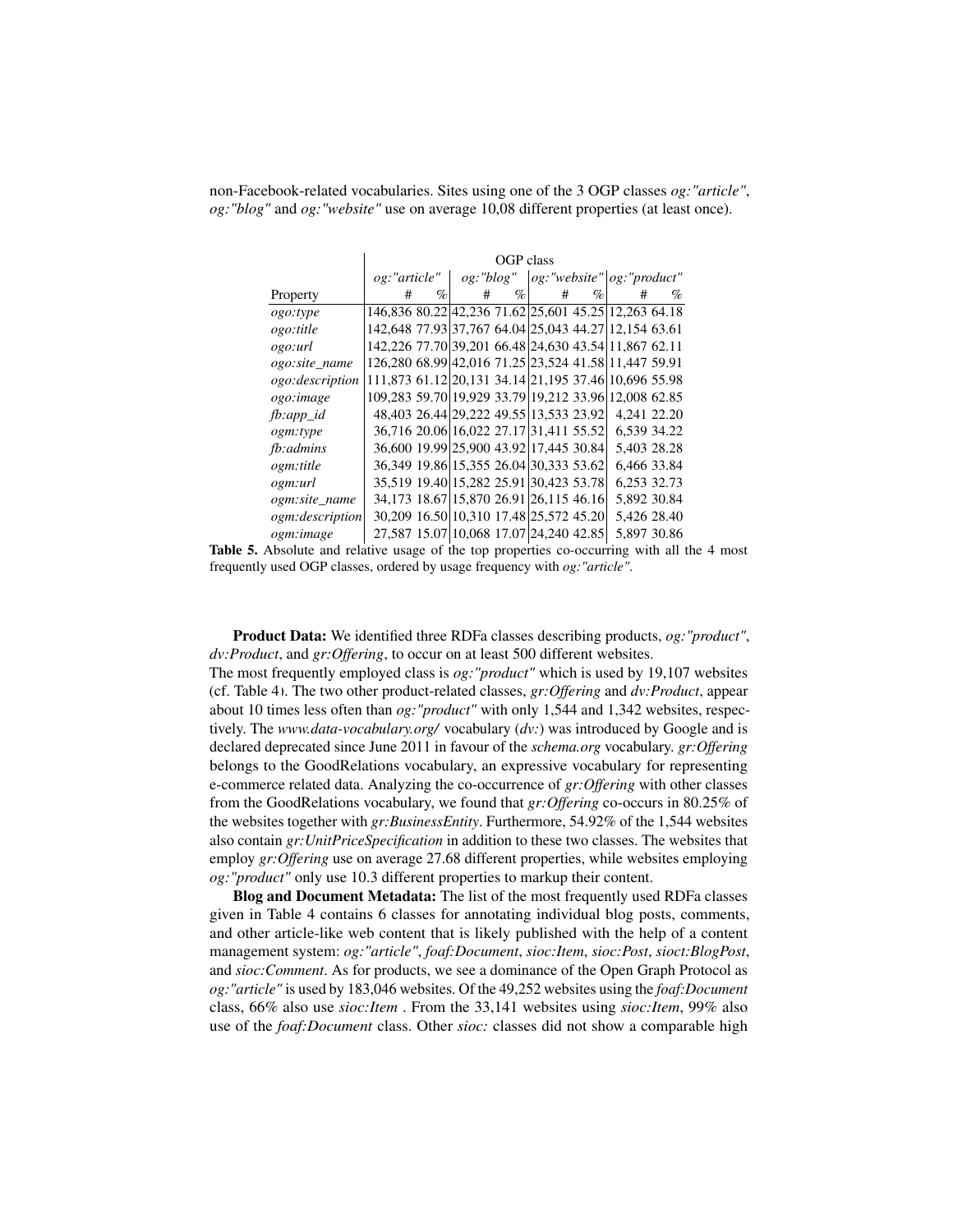co-occurrence ratio. A possible explanation of the high co-occurrence between *sioc:Item* and *foaf:Document* could be the Drupal 7 CMS. Drupal 7 is a widely used web content management system which supports RDFa natively and marks every page per default as both, a *sioc:Item* and a *foaf:Document*. [15](#page-7-1)

Dublin Core: The *dc:* vocabulary is designed to represent metadata describing documents. We found RDFa encoded Dublin Core metadata to be provided by 63,668 websites within the Common Crawl corpus. The most commonly used Dublin Core property is *dc:title*. It was found in 59,957 websites which equals 94.17% of all websites using the *dc:* vocabulary. The second most employed property *dc:date* is embedded in only 20,768 websites.

Creative Commons: The *cc:* vocabulary defines properties for representing licensing information about Web content. The license information is for example used by the Google Image Search to create filters for specific image usage rights. The Creative Commons vocabulary is used by 22,130 websites within the Common Crawl corpus. The two most frequent properties are *cc:attributionURL* and *cc:attributionName* which can be found on 20,195 respectively 20,069 different websites. Following up is *cc:morePermissions* which is used by 4,158 websites.

#### <span id="page-7-0"></span>6 Microdata Deployment

We found 140,312 websites that use Microdata (see Table [1\)](#page-3-0), which means that 6.1% of all websites including structured data use Microdata. The share of the websites that use Microdata and belong to the Alexa Top 1000 list is 31.67% (see Table [2\)](#page-3-2), meaning that Microdata is more widely used by popular websites. Examples of websites from the Alexa Top 100 list that use Microdata are the auction site eBay as well as the websites of Microsoft Corporation and Apple Inc.

Class/Property Frequency Distribution: The frequency distribution of the Microdata classes and properties is given in Fig. [2.](#page-8-0) The figure shows that only 86 classes and 487 properties are used on more than 100 websites. While the class count is similar to the class count reported for RDFa (98 classes) in Section [5,](#page-4-0) the number of Microdata properties used is about twice as large as the number of RDFa properties indicating that Microdata annotations are on average more fine grained than RDFa annotations. Regarding the website counts, we observe a long-tailed distribution for classes and properties which is similar to the RDFa distribution (see Fig. [1\)](#page-5-0).

Frequent Classes: Table [6](#page-8-1) shows the most frequently used Microdata classes. In addition to the absolute usage count, the third column in the table shows relative class usage compared to all websites having embedded Microdata information. The 4th and 5th column show the usage of Microdata on websites that are contained in the Alexa 1 million list. We see that all frequently used classes either belong to the *schema.org* vocabulary or the *data-vocabulary.org* vocabulary (*dv:*), that was declared deprecated in 2011 in favor of *schema.org*. No classes from any other vocabulary are used together with the Microdata syntax on more than 100 websites. In the following, we discuss the main topical areas of the data.

<span id="page-7-1"></span><sup>15</sup> <http://groups.drupal.org/node/22231>.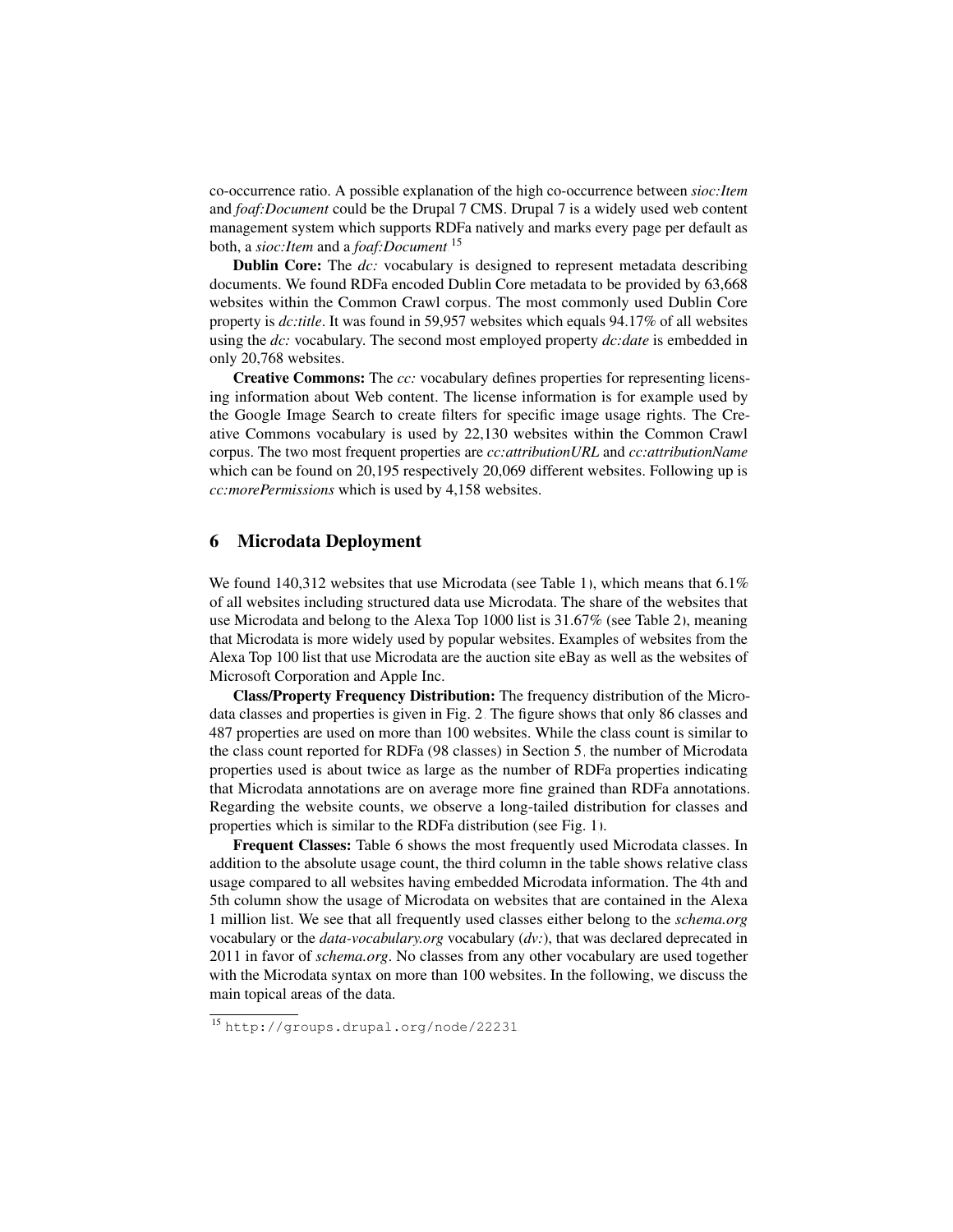

<span id="page-8-0"></span>Fig. 2. Microdata class and property distribution by PLD count

|                      |                          | <b>PLDs</b> |            | PLD <sub>s</sub>       |                                         |                     | PLDs |   | <b>PLDs</b>       |
|----------------------|--------------------------|-------------|------------|------------------------|-----------------------------------------|---------------------|------|---|-------------------|
|                      |                          | Total       |            | in Alexa               |                                         |                     |      |   | Total in Alexa    |
| <b>Class</b>         | #                        | $\%$        | #          | $\%$                   | Class                                   | #                   | $\%$ | # | $\%$              |
| 1 s:BlogPosting      | 25.235 17.98 1.502 6.63  |             |            |                        | 14 d:Organization                       | 5.853 4.17 654 2.89 |      |   |                   |
| 2 d:Breadcrumb       | 21.729 15.49 5.244 23.13 |             |            |                        | 15 d:Address                            | 5.559 3.96 654 2.89 |      |   |                   |
| 3 s:PostalAddress    | 19,592 13.96 1,404 6.19  |             |            |                        | 16 s:Person                             | 5,237 3.73 890 3.93 |      |   |                   |
| $4$ s: Product       | 16.612 11.84 3.038 13.40 |             |            |                        | 17 s:GeoCoordinates 4,677 3.33 312 1.38 |                     |      |   |                   |
| 5 s:LocalBusiness    | 16.383 11.68 845 3.73    |             |            |                        | $18$ s:Place                            | 4.131 2.94 488 2.15 |      |   |                   |
| 6 s:Article          | 15,718 11.20 3,025 13.35 |             |            |                        | $19$ s: Event                           | 4,102 2.92 659 2.91 |      |   |                   |
| 7 d:Review-aggregate |                          |             |            | 8,517 6.07 2,376 10.48 | 20 d:Person                             | 2,877 2.05 523 2.31 |      |   |                   |
| 8 s:Offer            |                          |             |            | 8,456 6.03 1,474 6.50  | 21 d:Review                             | 2,816 2.01 783 3.45 |      |   |                   |
| 9 d:Rating           | 7.711                    |             |            | 5.50 1,726 7.61        | $\cdots$                                |                     |      |   |                   |
| 10 s:AggregateRating | 7.029                    |             |            | 5.01 1.791 7.90        | $\cdots$                                |                     |      |   |                   |
| 11 s:Organization    | 7.011                    |             | 5.00 1,270 | 5.60                   | $26 d$ : Offer                          | 1,957 1.39 670 2.96 |      |   |                   |
| 12 d:Product         | 6.770                    |             |            | 4.82 1,156 5.10        | 31 s:NewsArticle                        | 1,047 0.75 346 1.53 |      |   |                   |
| 13 s: WebPage        | 6.678                    |             |            |                        | 4.76 2,112 9.32 41 s: JobPosting        |                     |      |   | 552 0.39 154 0.68 |

<span id="page-8-1"></span>Table 6. Most frequently used Microdata classes. From reasons of space *schema:* is cut short with *s:* and *data-vocabulary.org* with *d:* in this table.

Blog and Document Metadata: The class *schema:BlogPosting* is used by 25,235 websites making it the single most used Microdata class in our data set. The usage rate of this class on all websites containing Microdata is 17.98%, meaning that it is about three times higher than the usage rate on websites that belong to the Alexa 1 million list. The class *schema:Article* is used on 15,718 websites (13.35%). This class is a superclass of *schema:BlogPosting* and can be used to identify any kind of articles including newspaper and magazine articles. *Schema.org* also offers a specific class for annotating news articles. This class, *schema:NewsArticle*, was introduced in 2011 as a results of a collaboration between *schema.org* and the International Press Telecommunication Council, including companies like the New York Times, see [\[2\]](#page-15-6). This more specific class is used by 1,047 websites within our corpus, see Table [6.](#page-8-1) Using co-occurrence analysis, we found *schema:NewsArticle* to be used mostly in an isolated manner: Less than 1% of the websites that use *schema:NewsArticle* also use a second class (e.g. *schema:Person*).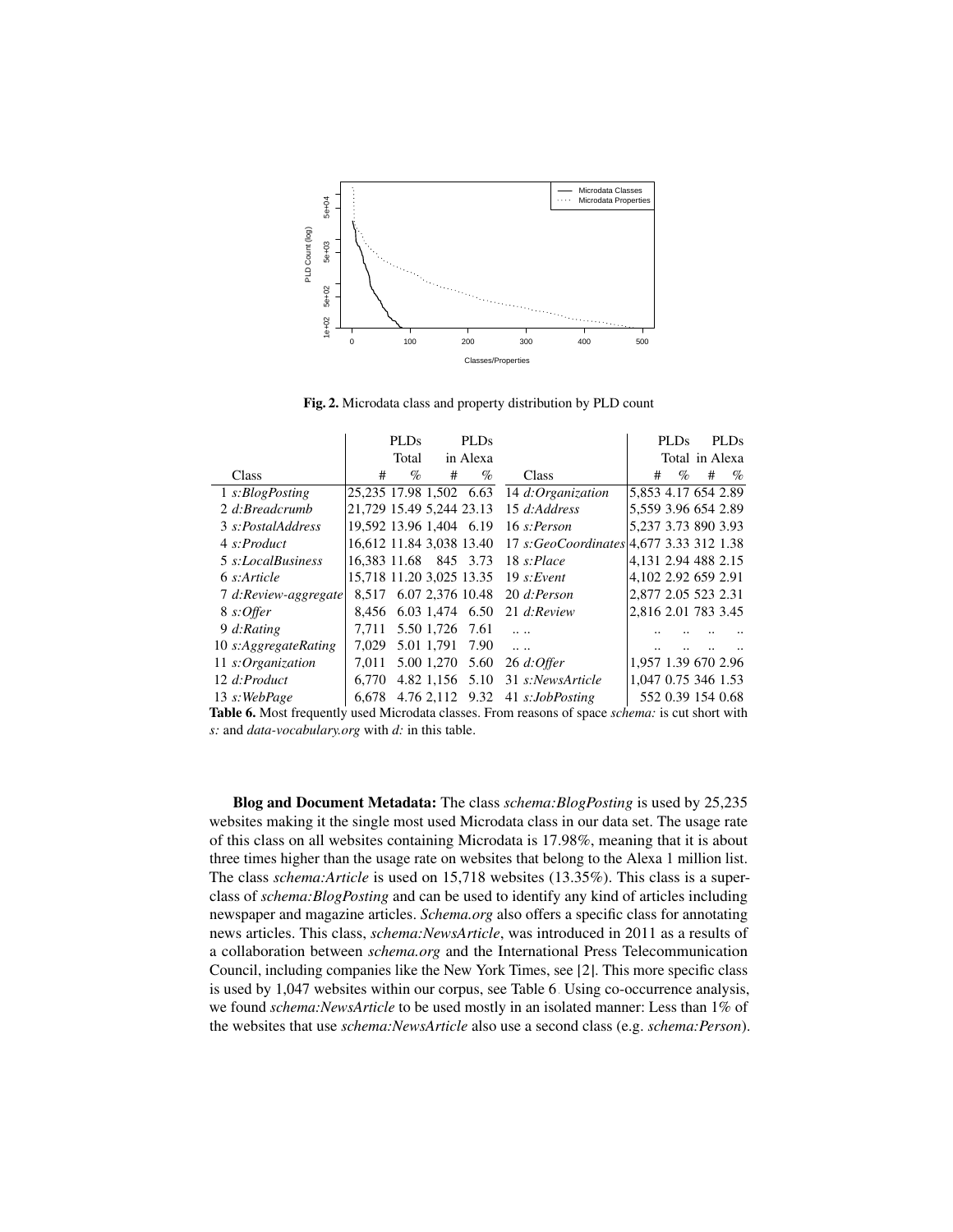Regarding the properties which are used together with *schema:NewsArticle*, we discovered that in around 79% of the cases the title property is filled and on 66% of the websites the *schema:articleBody* is used together with the class.

Navigational Information: The second most frequently used Microdata class is *dv:Breadcrumb* which is used by 21,729 websites. Breadcrumbs describe the navigational structure of a website. The Breadcrumb data is used by search engines to provide shortcuts to sub-pages within their search result. The class is used by 23.13% of the Alexa 1 Million websites using Microdata, but only by 15.49% of all websites using Microdata, meaning that popular websites tend to employ *datavoc:Breadcrumb* more frequently than others. A similar observation can be made for *schema:WebPage* which describes a web page and can also contain navigational information via its *schema:WebPage/breadcrumb* property.

Product Data: Reviewing all Microdata classes that are used by more than 100 different websites, we could identify four classes, i.e. *schema:Product*, *schema:Offer*, *dv:Product*, and *dv:Offer*, that describe products and product offers, see Table [6.](#page-8-1) The most frequently used product-related Microdata class is *schema:Product* which is used by 16,612 websites and thus shows a similar adoption level than the top product-related RDFa class, *og:"product"*, see Section [5.](#page-6-0) Websites using the product-related classes in the *dv* namespace employ on average 17.5 different properties, while sites using the product classes in the *schema.org* namespace on average only make use of 12 different properties. Table [7](#page-9-0) lists the properties that are commonly used to describe *schema:Product*s as well as other product-related classes. *schema:Product/name*, *schema:Product/description*, *schema:Product/image*, and *schema:Product/offers* are the most frequently used properties which are used by at least 45.42% of the websites. The 26 other properties that are defined by *schema.org* for describing products are used by significantly less websites.

|                                         | PLDs Total   |
|-----------------------------------------|--------------|
| Property                                | #<br>%       |
| 1 schema: Product/name                  | 14,342 86.34 |
| 2 schema: Product/description           | 10,297 61.99 |
| 3 schema: Product/image                 | 8.093 48.72  |
| 4 schema: Product/offers                | 7,545 45.42  |
| 5 schema: Offer/price                   | 6,894 41.50  |
| 6 schema:AggregateRating/ratingValue    | 3.990 24.02  |
| 7 schema: PostalAddress/streetAddress   | 3,723 22.41  |
| 8 schema: PostalAddress/addressRegion   | 3,502 21.08  |
| 9 schema: PostalAddress/addressLocality | 3.074 18.50  |
| 10 schema:LocalBusiness/address         | 2.797 16.84  |

<span id="page-9-0"></span>Table 7. Top properties that are used to describe *schema:Product*s as well as other product-related classes.

We further investigated which other classes are used together with *schema:Product* on the same website. The results are presented in Table [8](#page-10-0) and reveal that only 43.31% of the websites use *schema:Product* together with *schema:Offer*, the Schema.org class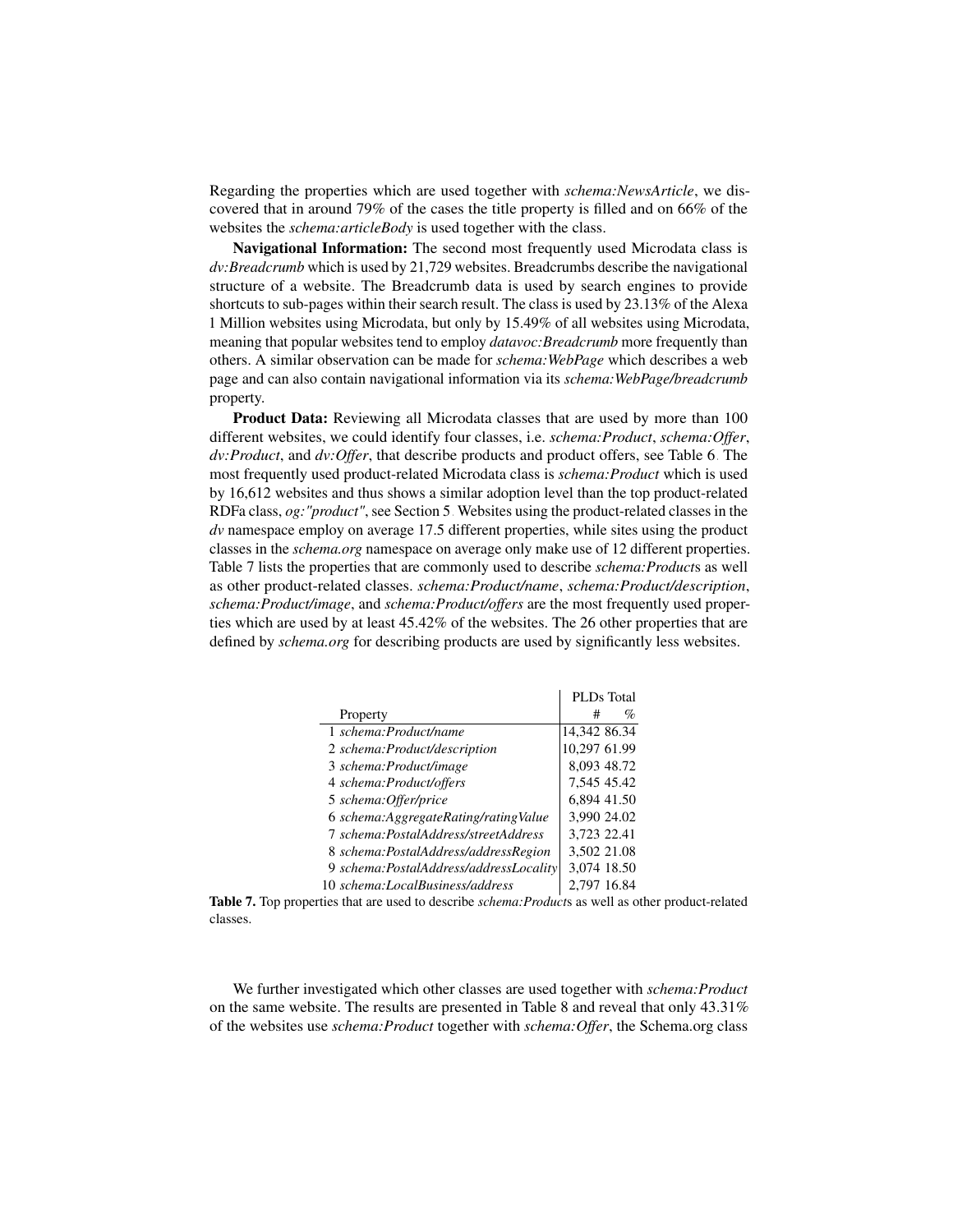for representing offer details like *schema:Offer/price* or *schema:Offer/priceCurrency*. 25.93% of the websites provide *schema:AggregateRating*s for their products.

| Class co-occurrence                         | $#$ PLDs |
|---------------------------------------------|----------|
| {schema: Product}                           | 16.612   |
| {schema: Product, schema: Offer }           | 7,194    |
| {schema: Product, schema: Aggregate Rating} | 4,308    |
| {schema: Product, schema: Offer,            |          |
| schema:AggregateRating}                     | 3,226    |
| {schema: Product, dv: Product}              | 2,810    |
| {schema: Product, schema: Offer,            |          |
| dv:Product, dv:Offer-aggregate}             | 2.701    |

<span id="page-10-0"></span>Table 8. Absolute PLD count for the 6 classes most frequently co-occurring with *schema:product*.

Ratings: The schema.org vocabulary offers two classes for representing rating information: *schema:Rating* for representing individual ratings and *schema:AggregateRating* for representing summaries of multiple ratings. Within our corpus, 7,000 websites provide aggregate ratings while only 1,532 websites markup the rating values of individual reviews. Aggregate ratings refer to *schema:Product* on around 1/3 of the websites, followed by *schema:LocalBusiness*es which are rated on 20% of the websites, and *schema:WebPage*s which are rated on around 10% of the websites. Sites using one of the rating classes provide in average 19 to 20 properties on their pages. Examining the rating scales, we found that most websites use a 0-to-5 scale with the values 5, 4 and 0 being used most frequently. *schema:Rating* refers to *schema:Product* on almost 50% of the 1.532 websites, followed by *schema:SoftwareApplication* (8%) and *schema:LocalBusiness* (7%).

Business Listings: The fifth most common Microdata class is *schema:LocalBusiness* which is used by 16,383 websites (11.68% of all websites containing Microdata). The class is used to describe a physical business like a shop or restaurant. 61.14% of the websites that use *schema:LocalBusiness* also provide a *schema:PostalAddress* for the business. The second most frequently co-occurring class is *schema:Product* (17.10%).

Job Postings: Resulting from a collaboration with the United States Office of Science and Technology Policy, schema.org started to provide vocabulary terms for describing job postings in the end of 2011, see [\[4\]](#page-15-7). We found 552 websites to use the *schema:JobPostings* class. Among the websites using *schema:JobPostings*, almost all websites (94.75%) also provide job titles (*schema:JobPosting/title*). About 50% of the websites make use of the properties *schema:JobPosting/jobLocation* and *schema:JobPosting/description*, and 40% give information about the hiring organizations using the property *schema:JobPosting/hiringOrganization*. Although *schema.org* defines the range of *schema:JobPosting/hiringOrganization* to be *schema:Organization*, over 60% of the websites use literals (like 'IBM' and 'eBay') instead of instances of the class organization to identify the hiring organization. Other more specific properties to describe *schema:JobPostings* such as *schema:JobPosting/skills* or *schema:JobPosting/benefits* are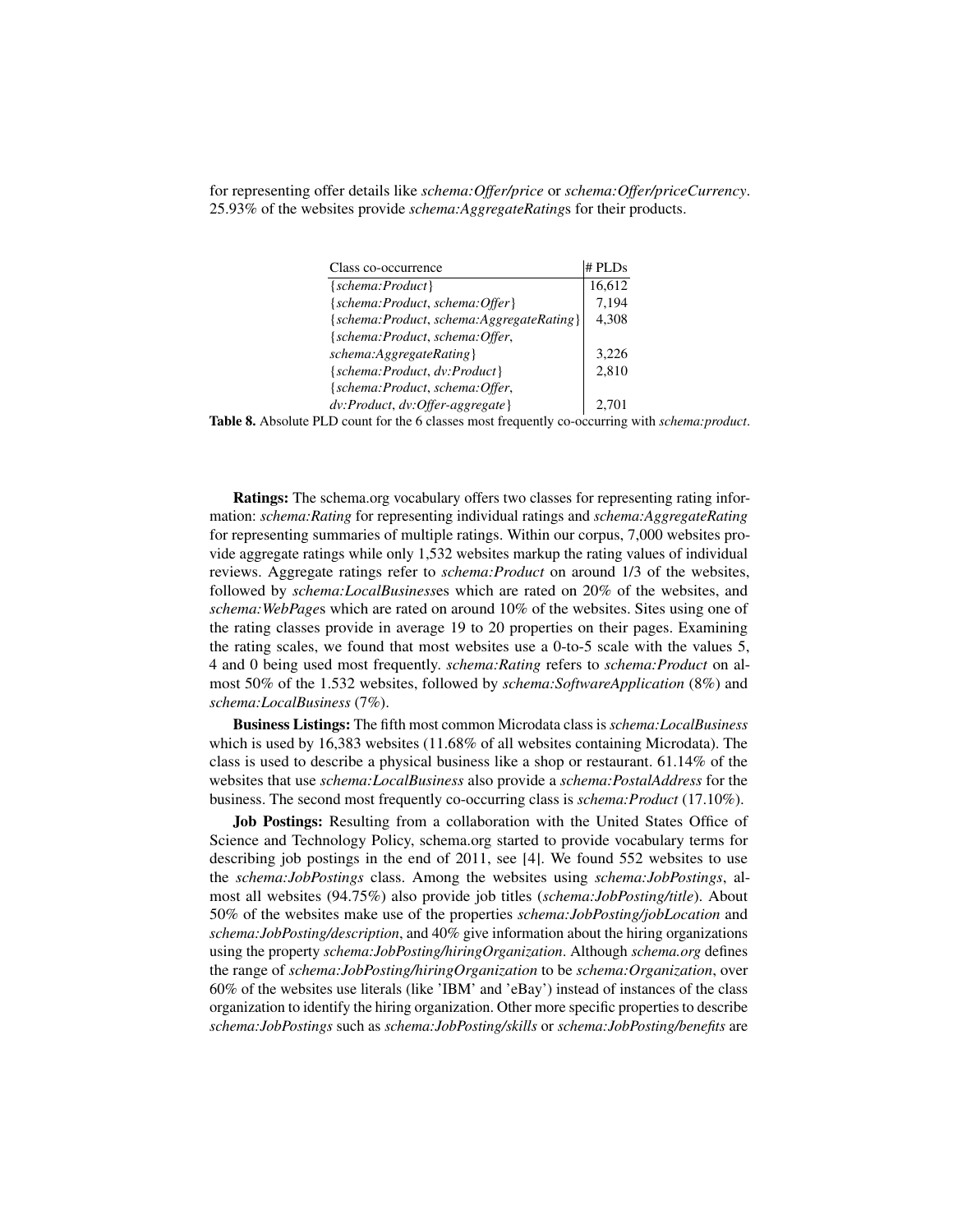rarely used. The property *schema:JobPosting/skills* is used only by 10% of all websites providing job postings and the property *schema:JobPosting/benefits* only by 2%.

# <span id="page-11-0"></span>7 Microformat Deployment

Microformats are used on approximately 1.7 million websites making them the most widely adopted markup format. 14.18% of the websites in the Alexa 1 Million list employ Microformats (see Table [2\)](#page-3-2). Examples of websites from the Alexa Top 100 list that use Microformats are the online encyclopedia Wikipedia, which uses a large number of different Microformats, the Adobe website, and the Taobao marketplace, one of the most popular Chinese customer-to-customer online marketplaces.

Frequent Classes: Table [9](#page-11-1) shows the most frequently used Microformat classes. The last two columns of the table contain the number and percentage of Microformat websites that are included in the Alexa top 1 million list. The table shows that hCard is by far the most widely used Microformat. Among others, hCard is used by the two micro-blogging platforms tumblr and twitter. The hCard type VCard is found in over 84% of all websites that use Microformats, followed by the hCard sub-classes Organization and Location. The second most widely deployed Microformat is hCalendar which is used by around 37 thousand websites. This format is among others used by the networking platform LinkedIn. The Microformats XFN and geo do not define classes and are thus not included into Table [9.](#page-11-1) Almost half a million websites use XFN while 48 thousand contain geo markup.

|                        |                        |      | PLDs Total PLDs in Alexa |       |
|------------------------|------------------------|------|--------------------------|-------|
| Class                  | #                      | %    | #                        | $\%$  |
| 1 hCard:VCard          | 1,511,467 84.03 87,758 |      |                          | 83.79 |
| 2 hCard: Organization  | 195,493 10.87 10.430   |      |                          | 9.96  |
| 3 hCard:Location       | 48,415                 | 2.69 | 2,784                    | 2.66  |
| 4 hCalendar: vcalendar | 37,620                 | 2.09 | 4,614                    | 4.41  |
| 5 hCalendar: Vevent    | 36,349                 | 2.02 | 4.400                    | 4.20  |
| 6 hReview:Review       | 20,781                 | 1.16 | 3,659                    | 3.49  |
| 7 hListing: Lister     | 4,030                  | 0.22 | 244                      | 0.23  |
| 8 hListing: Listing    | 4,030                  | 0.22 | 244                      | 0.23  |
| 9 hRecipe:Recipe       | 3,281                  | 0.18 | 1,068                    | 1.02  |
| 10 hListing: Item      | 2,957                  | 0.16 | 164                      | 0.16  |
| 11 hRecipe: Ingredient | 2,658                  | 0.15 | 891                      | 0.85  |
| 12 hRecipe: Duration   | 1,323                  | 0.07 | 473                      | 0.45  |
| 13 hRecipe: Nutrition  | 818                    | 0.05 | 300                      | 0.29  |
| 14 species: species    | 91                     | 0.01 | 38                       | 0.04  |
| 15 species: Genus      | 61                     | 0.00 | 24                       | 0.02  |
| 16 species: Family     | 60                     | 0.00 | 24                       | 0.02  |
| 17 species: Kingdom    | 59                     | 0.00 | 24                       | 0.02  |
| 18 species: Order      | 59                     | 0.00 | 25                       | 0.02  |
|                        |                        |      |                          |       |

<span id="page-11-1"></span>Table 9. Most frequently used Microformats classes.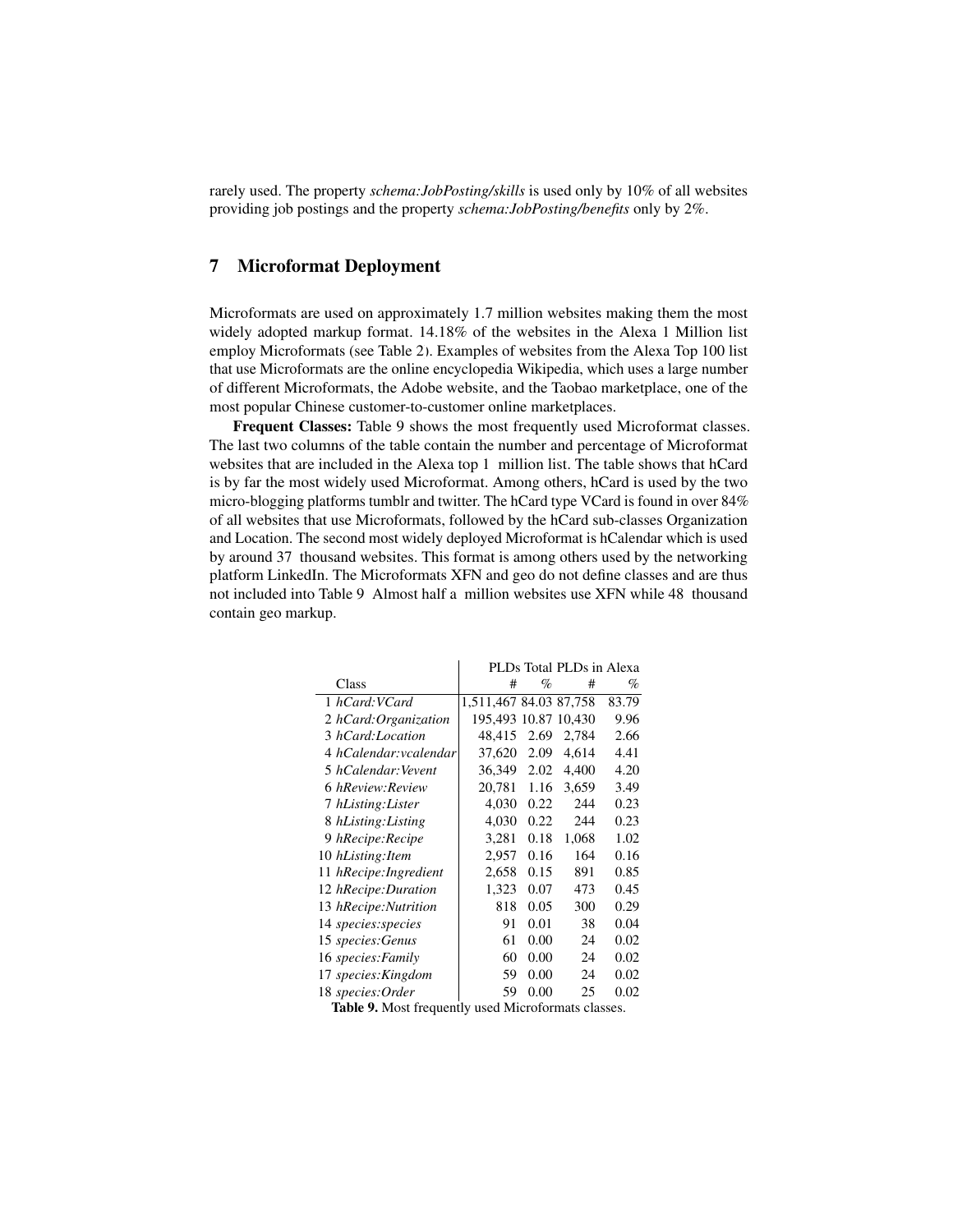Co-occurrence of Microformats on the same Website: 1.5 million websites use only a single Microformat (83% of all websites using Microformats). Almost 300 thousand  $(17\%)$  websites use 2 formats, 9,428 (less than  $1\%)$  use 3 formats, 1,348 use 4 formats and 123 use 5 different formats. 30 websites use more than 5 different Microformats (for instance *blogspot.com*). Table [10](#page-12-0) shows the most frequently co-occurring Microformats. It is noticeable that hCard is used together with most of the other Microformats. This fact is not really surprising as most other Microformat specifications rely on hCard for describing persons or organizations.

| Microformats Co-occurrence # PLDs |         |
|-----------------------------------|---------|
| heard, xfn                        | 230.551 |
| geo, heard                        | 35,341  |
| hcalendar, hcard                  | 10,508  |
| hcard, hreview                    | 7,858   |
| hcalendar, heard, xfn             | 2,104   |
| geo, heard, xfn                   | 1,800   |
| hcard, hlisting                   | 1,742   |
| geo, heard, hreview               | 1,366   |

<span id="page-12-1"></span>

| Property      |           | # PLDs % PLDs |
|---------------|-----------|---------------|
| $1$ hCard:n   | 1,511,467 | 100.00        |
| $2$ hCard:fn  | 1,322,359 | 87.49         |
| 3 hCard:url   | 976.967   | 64.62         |
| 4 hCard:photo | 413,613   | 27.36         |
| 5 xfn:mePage  | 239,240   | 15.83         |

<span id="page-12-0"></span>Table 10. Absolute PLD count of most frequently Table 11. Absolute and relative PLD count of the co-occurring Microformats used on the same most frequently used *hCard:VCard* properties. PLD.

HCard and XFN: The hCard root-class, *VCard* is used on over 1.5 million websites. The hCard class *Organization* is used most frequently together with *VCard* on 195,493 websites. Table [11](#page-12-1) lists the Top 5 properties that are used to represent *VCard* information. We see that the provided descriptions are rather shallow and mostly only consist of a name and maybe a link to a person's homepage.

The second most frequently deployed Microformat is XFN, which is used by 490,286 websites within our data set. Using a co-occurrence analysis, we discovered that in almost 50% of all websites XFN relations (e.g. *xfn:mePage*) are used together with *VCard* classes. To analyze which websites or systems do support XFN, we extracted some of the pages containing relevant structured data. We found out that for instance Wordpress<sup>[16](#page-12-2)</sup> automatically publishes XFN when users link to other blogs or friends' websites.

HCalendar: 37 thousand websites offer information using hCalendar. Out of these websites, 44% also use the Microformat hCard, in particular the class *VCard* in order to identify for instance event *attendee*s or *organizer*s.

HListing: HListing is a Microformat for annotating small-ads and classifieds. The format is used on 4,030 websites. From the websites employing hListing classes, around 80% also offer information about the price and over 70% do use the optional property item with the two properties *itemUrl* and *itemPhoto*. Overall we found almost 3 thousand websites to offer detailed information about a listing *(lister, item, price, itemUrl* and *itemPhoto*).

<span id="page-12-2"></span><sup>16</sup> <http://wordpress.com/>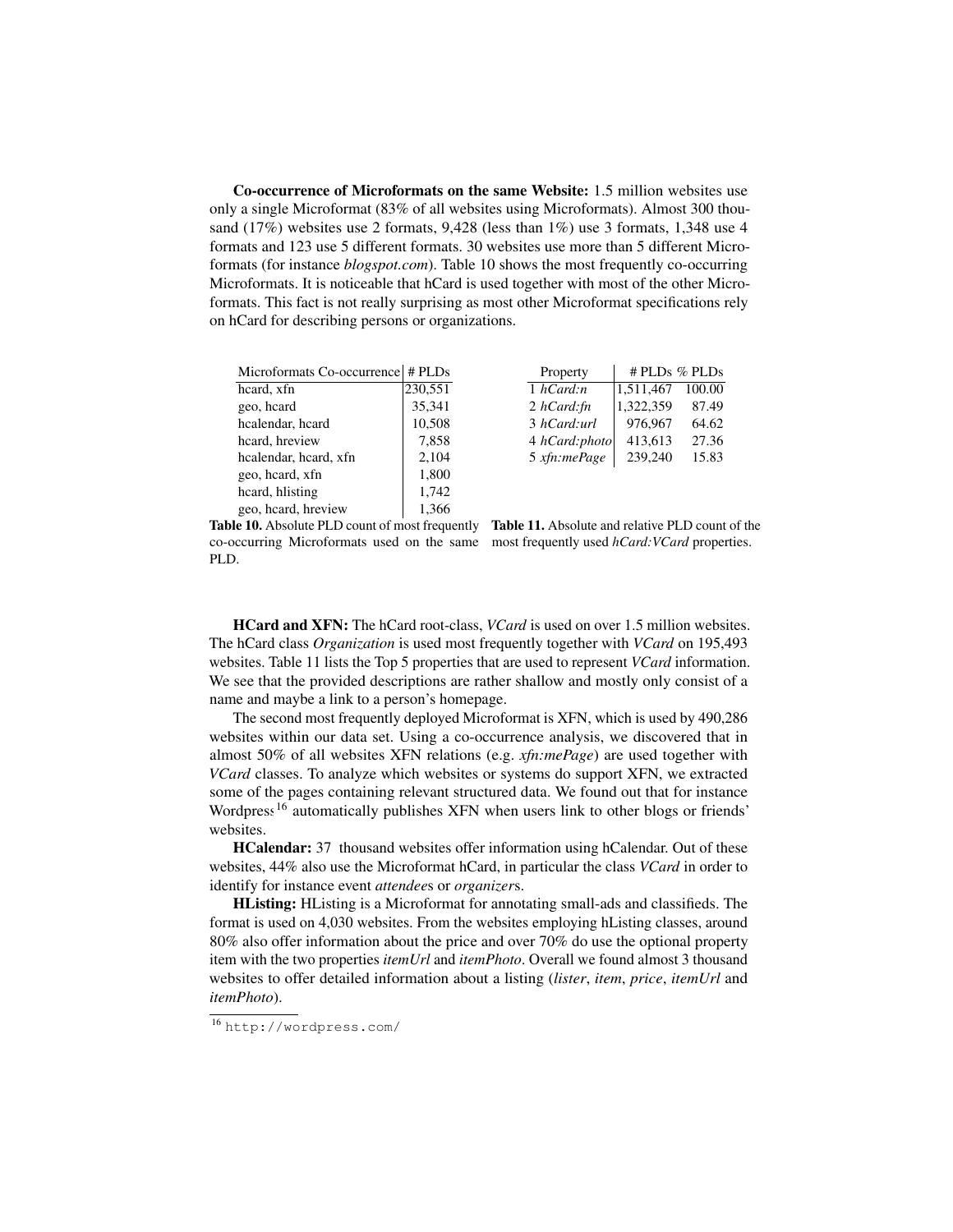HRecipe: The hRecipe Microformat is used to annotate cooking recipes on websites. We identified 3,278 websites offering structured data about recipes. Over 80% do list ingredients for their recipes and 20% of the sites offer additional information like durations and nutrition information. 40% of the websites use hCard together with hRecipe in order to include information about the authors of the recipes.

#### <span id="page-13-0"></span>8 Related Work

In [\[9\]](#page-15-5), Mika and Potter present an analysis of the deployment of RDFa, Microdata and Microformats based on a sample of the crawl of the Bing search engine (3.2 billion URLs, January 2012). The results of their study are mostly in line with our findings. For instance, they identified structured data on 4.7% of the examined websites while we found structured data on 5.64% of the websites. All our RDFa top classes listed in (Table [4\)](#page-5-1) are also contained in their top 20 RDFa classes (without considering the Open Graph Protocol *og:* types, as Mika and Potter do not count them as RDFa classes). The findings also differ in some points, as both crawls obviously are only subsets of the whole Web and as the results are influenced by the crawling strategy employed by the two different crawlers that were used to gather the corpora. An example of diverting results is the number of websites that use *foaf:Image*: Mika and Potter report 30,903 websites for *foaf:Image*, compared to 44,644 websites according to our extraction. The analysis presented in this paper goes beyond the analysis presented by Mika and Potter, as we also analyze which properties are used to describe instances of popular classes as well as the co-occurrence of classes and thus also provide an indication about the richness and usefulness of the published data. A further difference between our work and the study by Mika and Potter is that their results are not verifiable as the Bing crawl is not publicly accessible. In contrast, the Common Crawl corpus, as well as our extracted data is available for download and can be used for further research.

In [\[8\]](#page-15-4), Mika presents statistics about RDFa and Microformats distribution based on crawls from Yahoo!. The crawls date from 2008 to 2010 and are thus older than the corpus analyzed in this paper. The numbers given in [\[8\]](#page-15-4) are not aggregated by website and thus depend highly on the crawling strategy of the Yahoo! crawler. Additional vocabulary-level statistics for the same Yahoo! crawl are provided by the  $W3C^{17}$  $W3C^{17}$  $W3C^{17}$ . The statistics confirm our finding on the wide adoption of the Open Graph Protocol.

The commercial company BuiltWith $18$  collects statistics about the deployment of RDFa and Microdata on 1 million popular PLDs. They report 166,000 websites to contain RDFa while we discovered 519,000. For Microdata, they found 295,000 websites while our data set only contains 140,000. As BuiltWith sells the lists of the websites containing structured data, verifying their results is expensive.

The Sindice search engine<sup>[19](#page-13-3)</sup> collects data from the Web and allows the data to be searched using keyword queries and to be queried using SPARQL. Sindice only extracts data from the HTML pages of websites that provide site maps. In addition to data from HTML pages, Sindice also extracts data from WebAPIs and loads data sets from the

<span id="page-13-1"></span><sup>17</sup> <http://www.w3.org/2010/02/rdfa/profile/data/yahoo/>

<span id="page-13-2"></span><sup>18</sup> <http://trends.builtwith.com>

<span id="page-13-3"></span><sup>19</sup> <http://sindice.com/>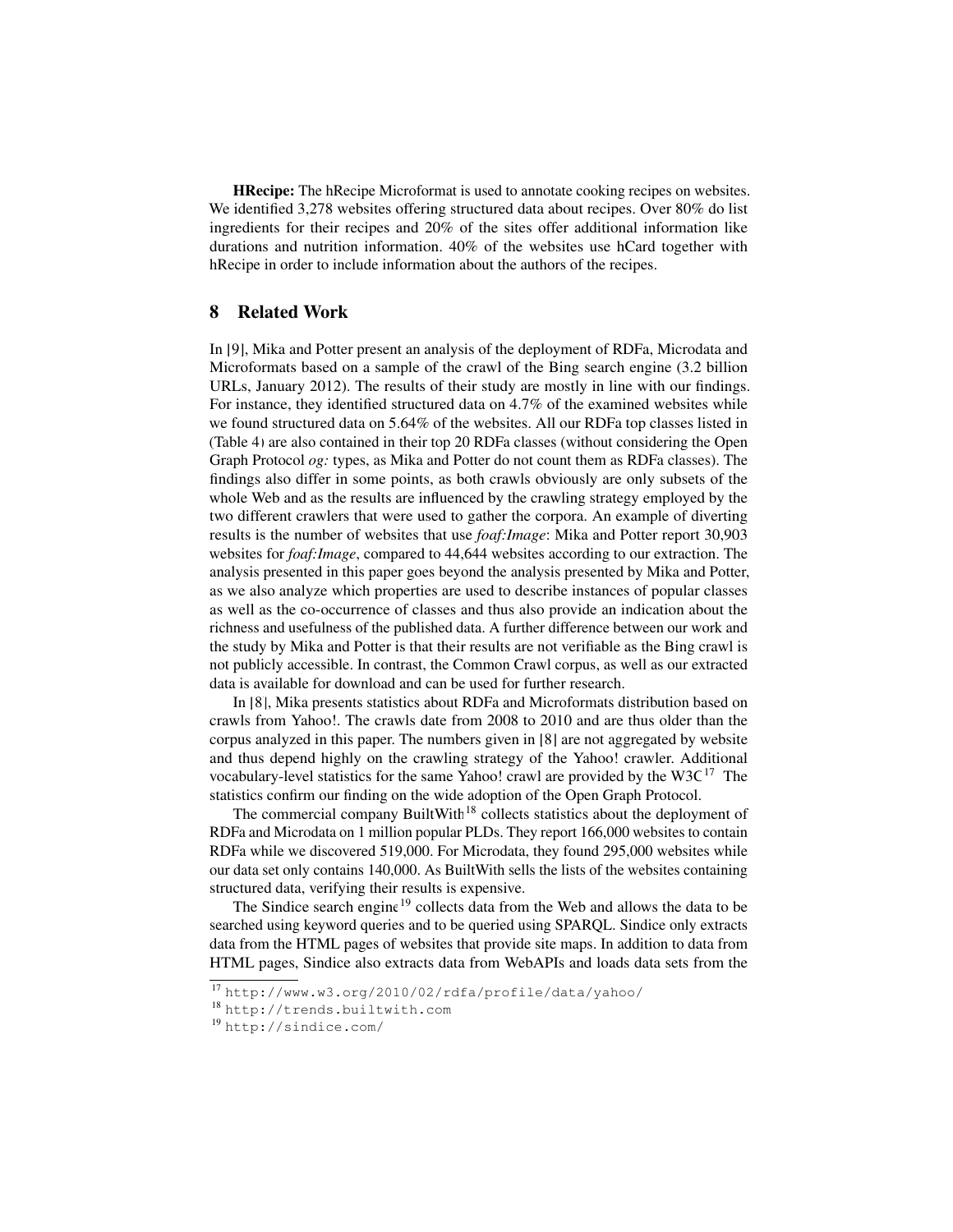Linked Data Cloud. Sindice mixes this data with the HTML-extracted data in its index. Statistics<sup>[20](#page-14-0)</sup> about the Sindice index are thus not directly comparable with the results presented in this paper. While we focus on wide coverage, Sindice focuses on deeper crawling. Consequently, the Sindice index covers less websites than Web Data Commons, especially for Microdata and Microformats. According to the Sindice statistics from March 30, 2013, the index contains RDFa from 420,409 websites, Microdata from 20,920 websites and Microformats from 295,262 websites (HCard).

We already presented the Web Data Commons project and a preliminary analysis of the extracted data as a short paper at the LDOW2012 workshop [\[7\]](#page-15-8). Compared to the LDOW2012 paper, the analysis presented in this paper is based on a larger web crawl (3 billion pages vs. 1.5 billion). The former paper did not present any class/property co-occurrence analysis and also did not aggregate the extracted data by PLD, meaning that the presented results are largely influenced by the crawling strategy of the Common Crawl.

#### 9 Conclusion

Our study has shown that RDFa, Microdata, and Microformats have all three found considerable adoption on the Web and are being used by hundreds of thousands of websites. The adoption is also global, as we were able to identify considerable amounts of websites using the formats on all examined top-level-domains. Matching the websites that provide structured data with the Alexa list of popular websites revealed that nearly 50% of the top 10,000 websites embed structured data.

Concerning the topical domains of the published data, we found out that the dominant domains are: persons and organizations (represented using all three formats), blog- and CMS-related metadata (represented using RDFa and Microdata), navigational metadata (represented using RDFa and Microdata), product data (represented using all three formats), and event data (represented using a Microformat). Additional topical domains with smaller adoption include job postings (represented using Microdata) and recipes (represented using a Microformat). The topics of the data, as well as the formats and vocabularies used to represent the data, seem to be largely determined by the major consumers the data is targeted at: Google, Facebook, Yahoo!, and Bing. For instance, the examined RDFa data is dominated by the vocabulary promoted by Facebook, while the examined Microdata is dominated by the vocabularies promoted by Google, Yahoo!, and Bing via *schema.org*.

Concerning the structural richness of the published data, we found out that many websites only use a small set of rather generic properties to describe entities. For example, instances of the Open Graph Protocol class product are described using only the properties *title*, *url*, *site\_name* and *description* in most cases. The same is true for instances of *schema:Product* for which 61.99% of the websites only provide a name and a description despite of *schema.org* defining 26 additional properties to describe products. This means that applications that for instance want to find out which websites offer a specific product need to employ additional information extraction techniques on

<span id="page-14-0"></span><sup>20</sup> <http://sindice.com/stats/>